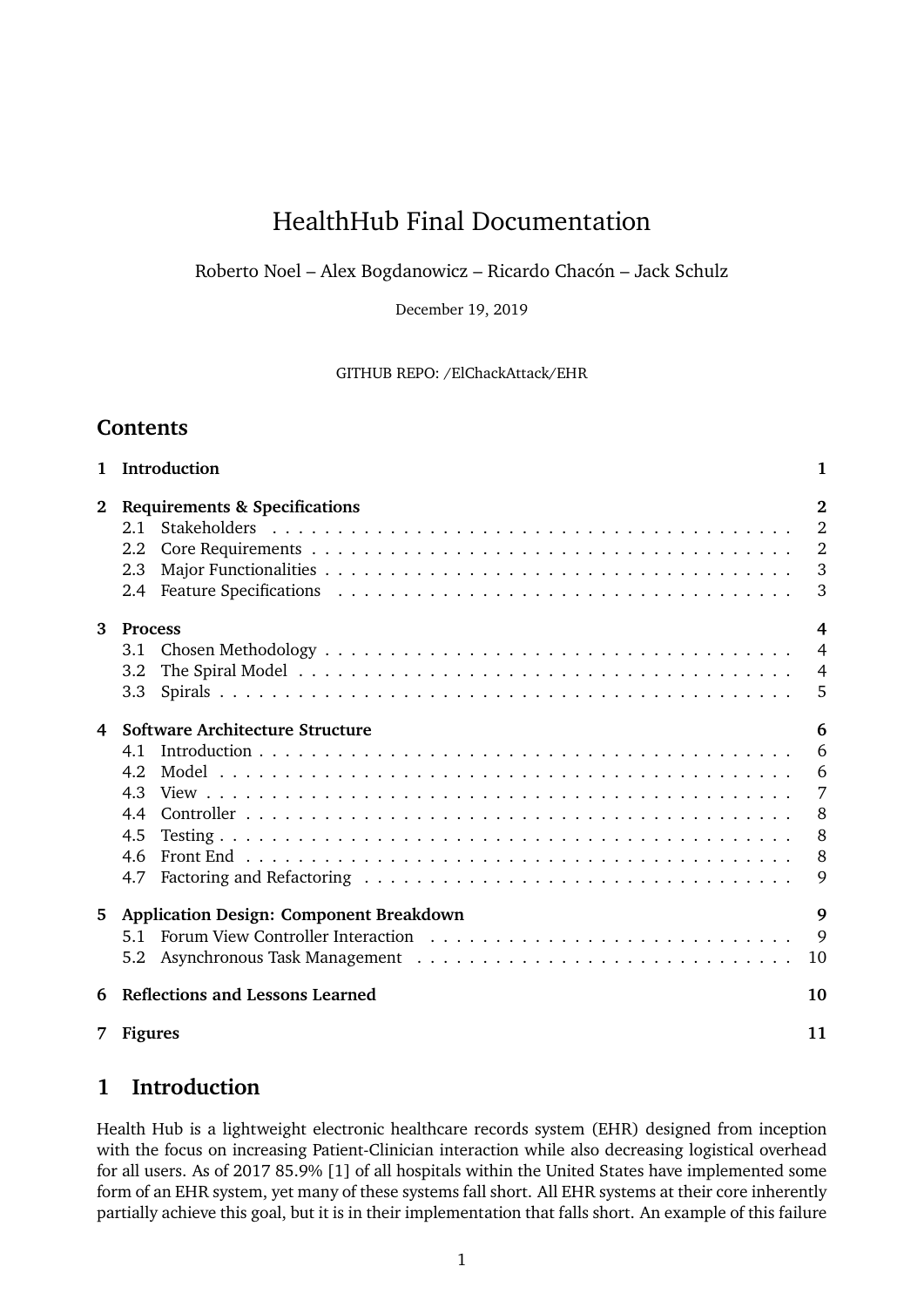comes from the Director of the Nudge Unit at the University of Pennsylvania, Mitesh Patel, who found 85% [2] of post-cardiac arrest patients were not receiving vital follow up care because of redundant paperwork physicians were forced to complete. Physicians were required re-enter patients' basic information, that already existed within their EHR database, while attending to their existing duties. There simply isn't enough time in a physician day to provide the best care for their patients while wasting time refilling out paperwork. Automation was the solution for Dr Patel's cardiac crisis, and automation is one of two pillars of our EHR system. The second: breaking down the barriers between Patient-Clinician communication.

## **2 Requirements & Specifications**

### **2.1 Stakeholders**

Stakeholders represent the individuals for whom the EHR system is being developed, and can include users, customers, maintainers, investors and more. We provide a breakdown of the expected stakeholders as follows:

- 1. Users: these are the individuals who will be interacting with and benefiting from the features implemented in the EHR System
	- (a) Patients: users with the capacity to book appointments, view schedules, medical history, prescriptions, get recommendations, check symptoms, look up hospital staff, etc.
	- (b) Physicians: users that may move appointments, check medical histories of all direct patients, issue prescriptions, offer recommendations, look up other hospital staff/patients etc.
	- (c) Nurses: users that may see schedules, input data, and look up hospital staff/patients etc.
- 2. Maintainers:
	- (a) Technical Administrators: able to maintain stability and make corrections where necessary, able to view changes in the system to track changes in a well documented manor etc.
- 3. Customers:
	- (a) Hospitals: represents the target customer for our product. Hospitals needs, practices, and existing infrastructure will have to be taken into account throughout the development of the EHR System

#### **2.2 Core Requirements**

- 1. User login interface: this user is defined as any person who through an electronic device logs in to the system. This definition allows for specific roles for the type of user currently accessing the platform. For instance: primary physicians have higher security clearance.
- 2. Medical History: View most recent checkup and health information at a glance in a brief and concise format. View recent, and past test results on an additional tap within the patient information page. Detailed patient records can also be found under an additional separate tab.
- 3. File Management System: Encrypted file storage for sensitive information files (e.g. Allergy Records, Blood Tests, etc.)
- 4. Transaction Log: IT administrators have a tool to see changes in the system. The transaction log will resemble the insertion/deletions log infrastructure commonly seen in Git logs.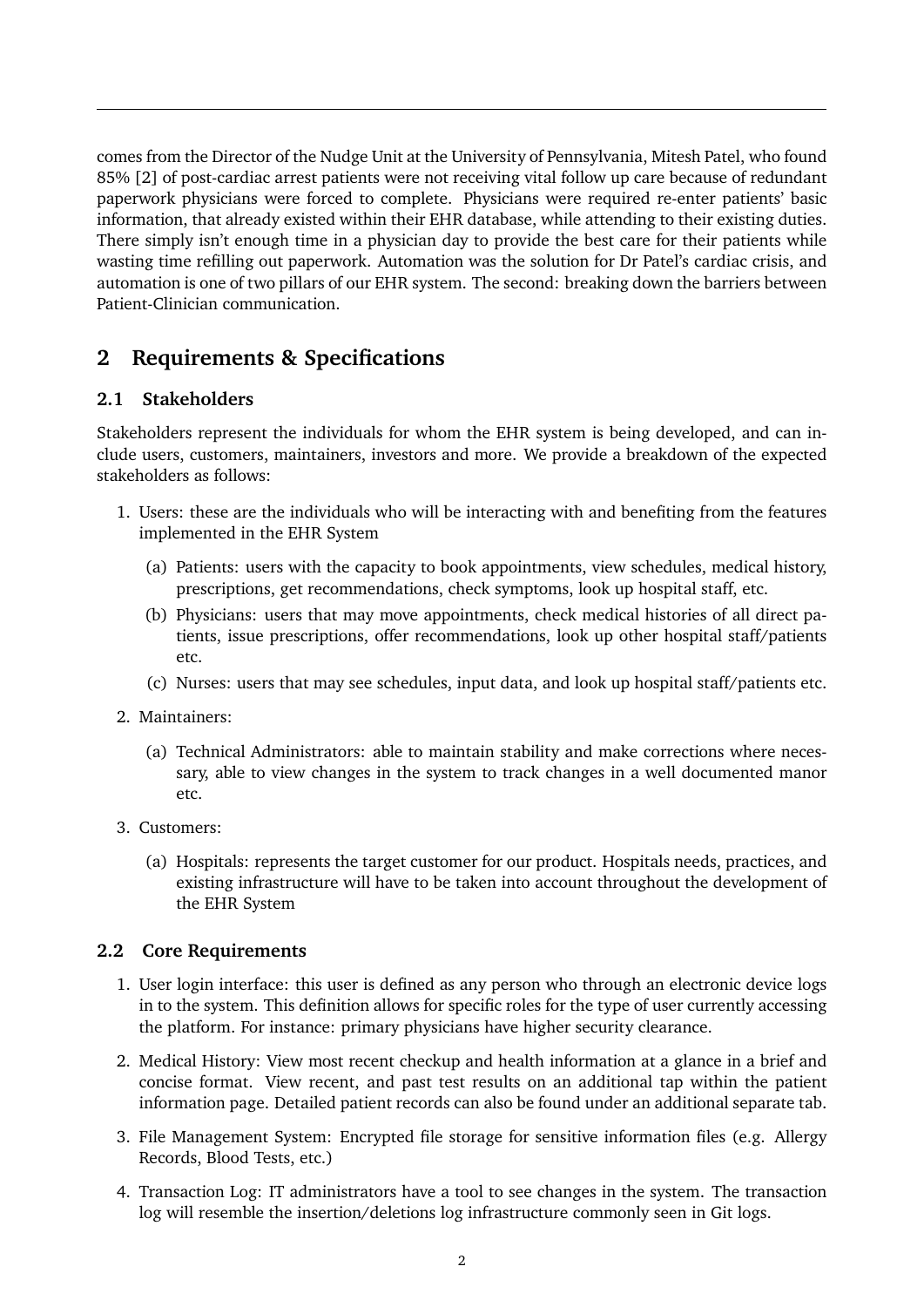#### **2.3 Major Functionalities**

- 1. Appointment and scheduling system: patients are able to request check-ups with their primary care physician.
- 2. Q&A Social Forum: an anonymized forum with features such as support groups, Q&A, and certified personnel feedback/responses. This feature also includes user-to-user chat functionality.
- 3. Automated Reminders: Email reminders for taking medication and refilling prescriptions

#### **2.4 Feature Specifications**

- 1. Medical History
	- Physicians search for patients by last name, and then enter the new checkup information.
	- Able to see past medical history at a glance to allow for easier recognition of change in a patient's basic checkup.
	- Patients are able to see their own checkup information, without the long process of requesting the files from the hospital.

#### 2. File Storage

- Medical Staff upload and view patient files.
- Medical Staff have easy access to lab tests, medical reports etc, for each patient
- Patients are able to view their own medical files, without the difficult bureaucracy typically associated with requesting medical records.
- Patients are not able to upload their own files to maintain site security.
- 3. Transaction Log
	- Integrated through the Alembic system.
	- High portability thanks to the ability to run templated queries through Python scripts. This means that further development for the platform is convenient and easy for anyone who reads this documentation.
	- High security which stems from the unique integration patterns of permissions for our system.
	- Difficult to copy our unique integration of the EHR system, making it consistent with the stakeholders' requirements. This is ultimately the vision and principle under which the group develop the platform and it is with great satisfaction that the group is able to present this final deliverable.
- 4. Appointment Scheduler
	- User can schedule appointments for themselves only.
	- Medical staff can add schedules for any patient through the patient search.
	- Upon creation of a schedule through any user a new row is populated and an eventually notification relating to the appointment is queued.
- 5. Social Forum
	- Users can write forum posts and comment on said posts.
	- Users are able to subscribe to sub forums that they can relate to.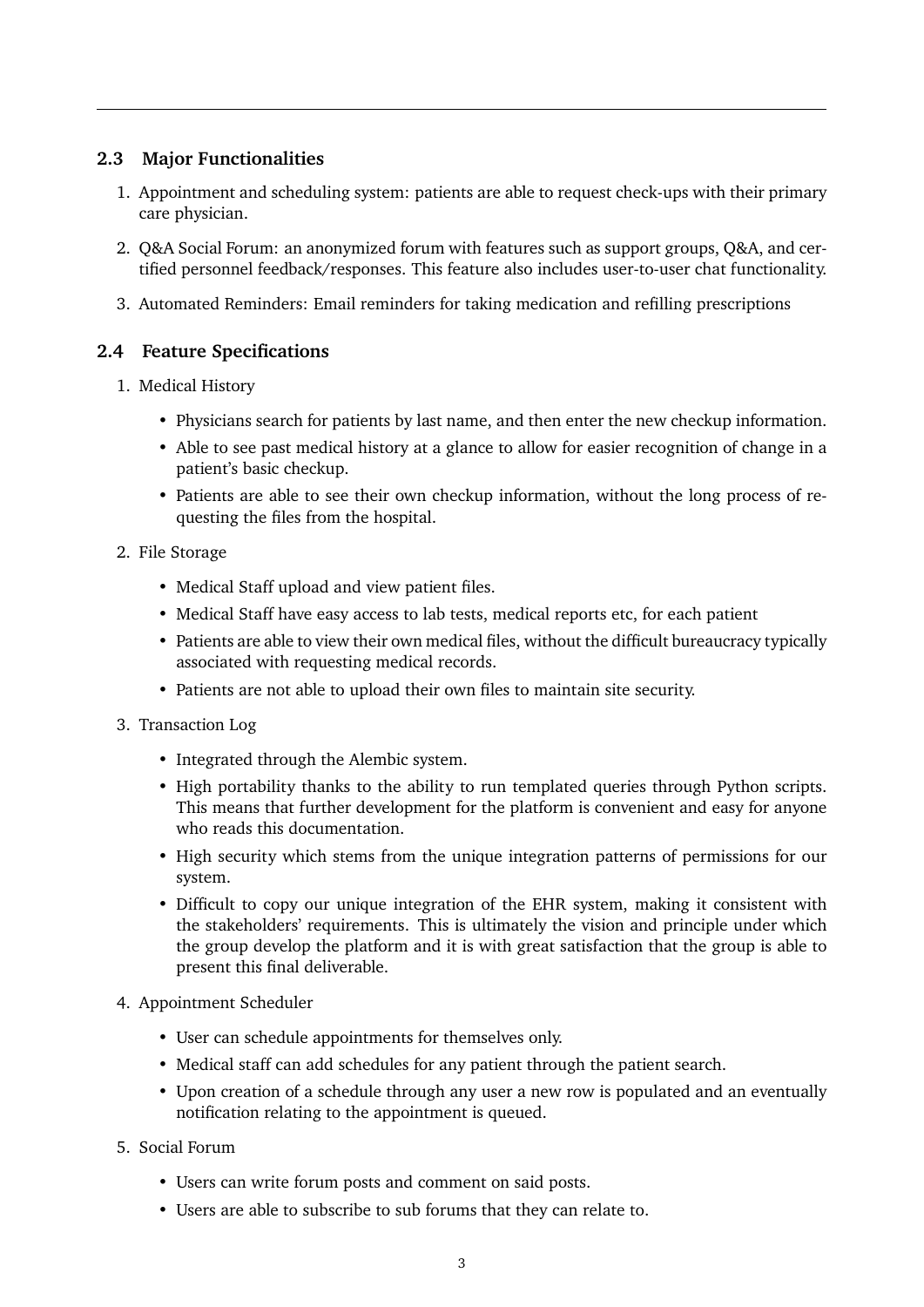- Users can see the top posts of the last day.
- 6. Automated Reminders
	- In regards to prescription consumption our system offers users the option to receive notifications daily to remind them to take their medications
	- When a patient has an upcoming appointment our system pushes an email notification to remind them of their upcoming appointment.

### **3 Process**

#### **3.1 Chosen Methodology**

Our team used Spiral Model for iterative development. This model, first proposed by Barry Boehm PhD. in 1986, allows for continuous development on a large scale platform while balancing security and risk mitigation components [3].

The high-criticality of an EHR application initially led us to consider strict, plan-driven methodologies such as the Waterfall method. Our development, however, was constrained to a four month time-frame, and it would be difficult to implement all of the required features with this kind of methodology.

The Spiral Model allowed us to strike a balance between traditional plan-driven approaches and strictly iterative strategies. By doing this we were able to avoid getting tied down by planning while at the same time prioritizing security.

#### **3.2 The Spiral Model**

The structure and characteristics of the Spiral Model are laid out in a July 2000 report from Boehm's Spiral Development Workshop titled *Spiral Development: Experience, Principles, and Refinements*. Key features mentioned are:

- 1. Concurrent rather than sequential determination of artifacts.
- 2. Considerations for each spiral:
	- (a) Critical-stakeholder objectives and constraints
	- (b) Product and process alternatives
	- (c) Risk identification and resolution
	- (d) Stakeholder review
	- (e) Commitment to proceed
- 3. Uses risk considerations to determine the level of effort to be devoted to each activity within each spiral cycle.
- 4. Uses risk considerations to determine the degree of detail of each artifact produced in each spiral cycle.
- 5. Manages stakeholder life-cycle commitments with three anchor point milestones:
	- (a) Life Cycle Objectives (LCO)
	- (b) Life Cycle Architecture (LCA)
	- (c) Initial Operational Capability (IOC)
	- (d) Stakeholder review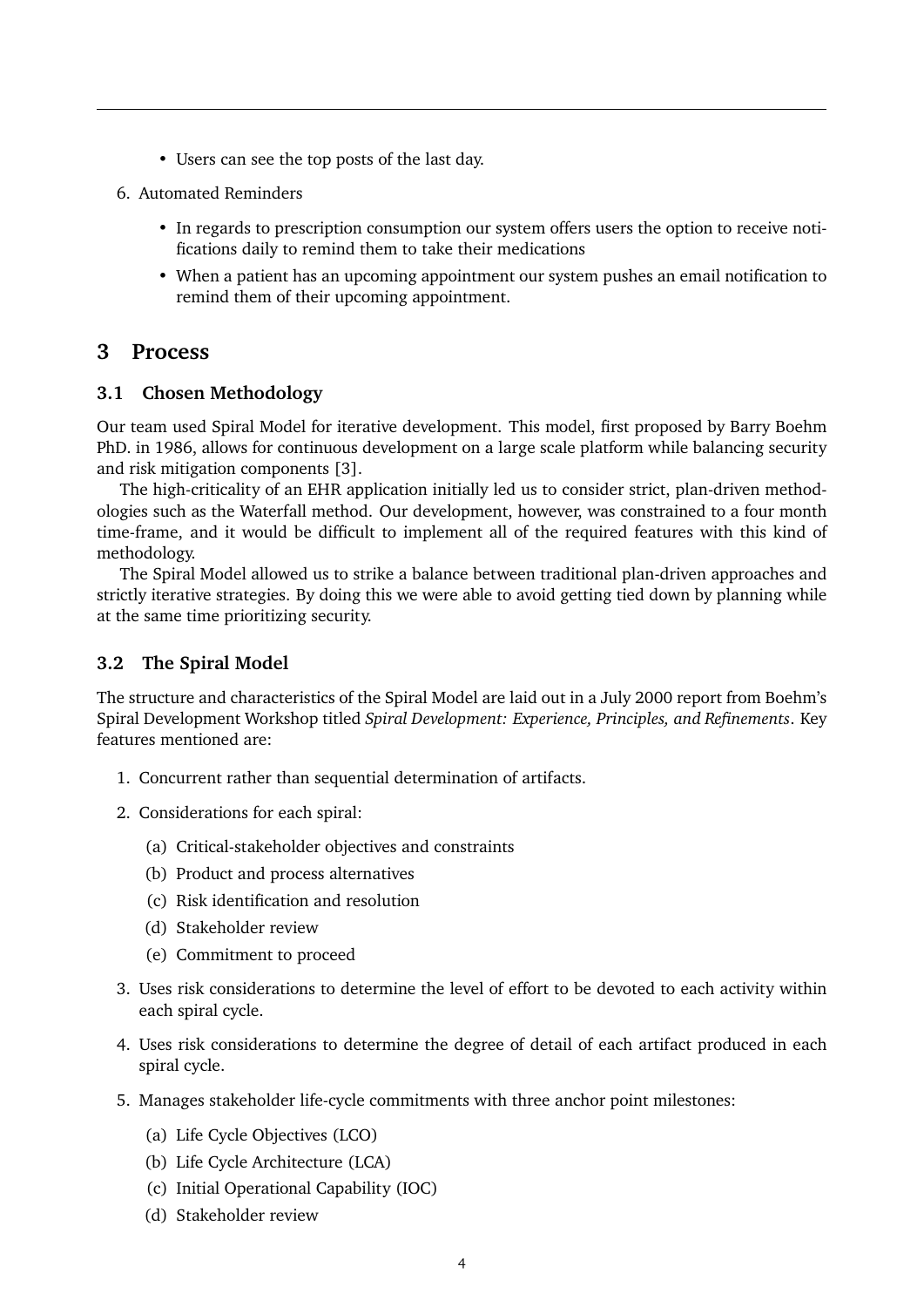- (e) Commitment to proceed
- 6. The model has four phases. A software project repeatedly passes through these phases in iterations called Spirals:
	- (a) Planning: Requirements are studied and gathered in this phase. It includes estimating the cost, schedule and resources for the spirals. As the product matures, identification of system requirements and unit requirements are all done in this phase.
	- (b) Risk Analysis: Risk Analysis includes identifying, estimating, and monitoring technical feasibility and management risks, such as schedule slippage and cost overrun. Once the risks are identified, risk mitigation strategy is planned and finalized.
	- (c) Engineering: This phase refers to production of the actual software product at every spiral. Actual development and testing of the software takes place in this phase. It includes testing, coding and deploying software at the customer site. A POC (Proof of Concept) is developed in this phase to get customer feedback.
	- (d) Evaluation: After testing the build, at the first phase, the customer evaluates the product and provides feedback.

### **3.3 Spirals**

We broke our development timeline into four spirals.

- 1. First Spiral
	- Most of our time was spent planning out the tools we would use and laying out a foundation upon which we could rapidly iterate. This included creating our database, and creating base-versions of our flask components.
	- We also spent time creating stub versions of our features that we would later go on to develop further with each following iteration.
	- Lastly, we fully developed registration and login authentication as well as a logging system to keep track of changes to the database.
	- Upon evaluating our system, we found that our framework would make the development of our software efficient, as most tasks were independent of each other and could be developed in parallel.
- 2. Second Spiral
	- With a strong foundation built, we began developing front-end versions of our stubs. This made conceptualization for the back-end easier and provided smoother communication for pair programming.
	- We also established a better verification system with confirmation emails upon registration.
	- Nearing the end of this iteration, we spent some time dividing responsibilities and establishing clearer roles within the team. This proved vital to completing the next spiral more efficiently.
	- Upon evaluation we saw that our visualization of each feature increased the tangibility of our program, and we were ready to develop our backend more thoroughly.
- 3. Third Spiral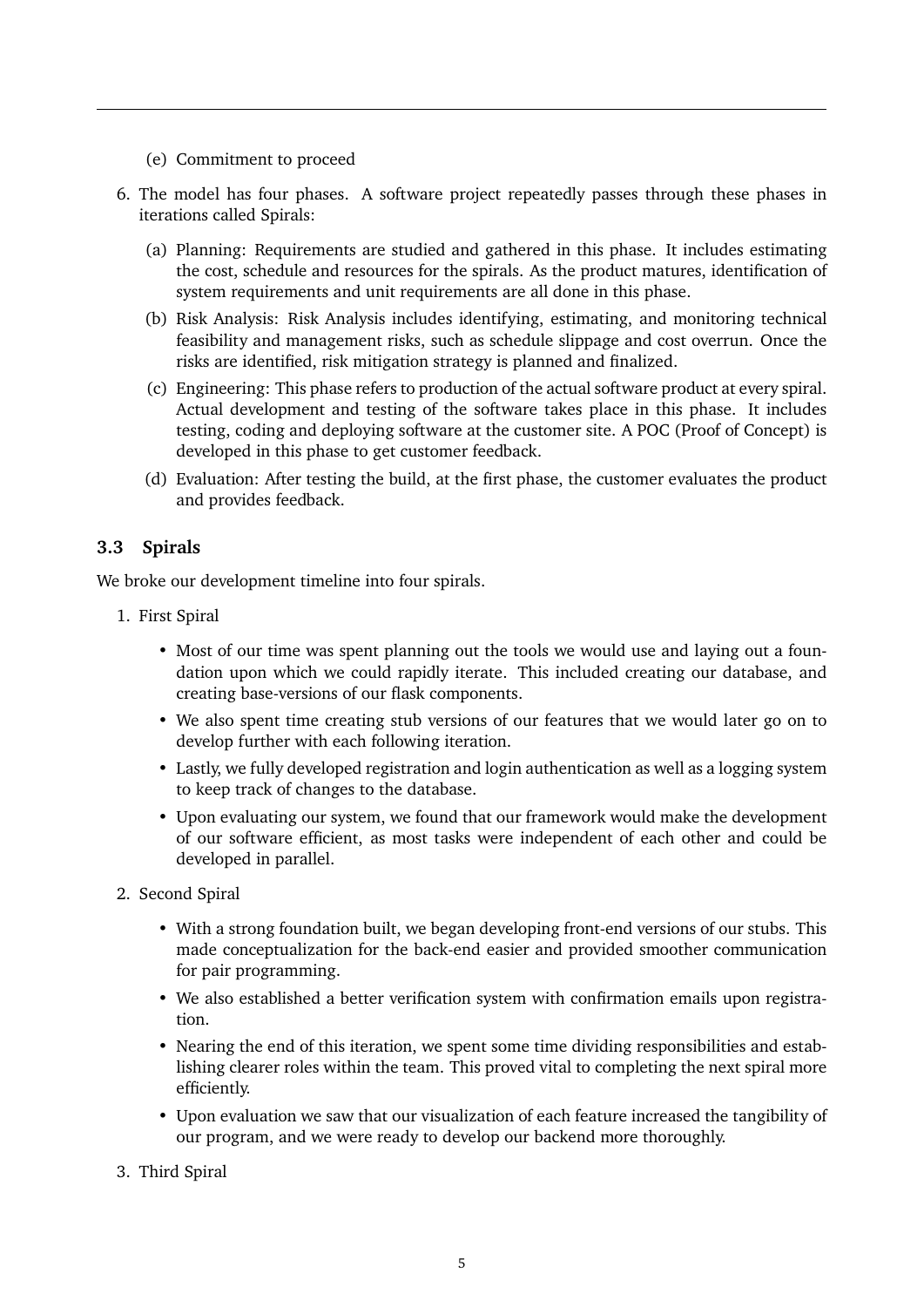- In this spiral, we began the rapid development of each core requirement as well as major functionalities. We used pair programming to implement the back-end and front-end in parallel.
- We also introduced new tools such as Redis and Celery into our system to perform asynchronous tasks such as updating the top posts on the social forum and sending out email notifications.
- Lastly, we designed our user flow and developed a more visually appealing front-end to provide a pleasant user experience.
- During the evaluation phase of this spiral, we reflected on the progress that we had made and realized that although we technically had working versions of all our features, we there were sub-functionalities that we hadn't initially thought of.
- 4. Fourth Spiral
	- In our last spiral, we spent time polishing our features. This included refactoring our code and making sure our system passed white and black box testing.
	- We also added necessary sub-functionalities such as the ability for users to search for forums, edit their bios and leave comments.
	- Lastly, we made sure each type of user had specific access to their corresponding functionalities. We used python decorators to ensure that users were restricted to their specific use cases.
	- While evaluating this iteration, saw room for improvement in the security of our file management system. URLs for the stored files should be hashed to prevent unauthorized access. This is something that will be further developed in future iterations.

## **4 Software Architecture Structure**

#### **4.1 Introduction**

The core of our EHR system is rooted in a popular micro web application framework, Flask, written in Python. Compared to other Python application frameworks, Flask proves particularly advantageous given its independence from any specific libraries or tools [4], functioning primarily as a framework and giving freedom of choice from modules to routing engines back to the developer. As is popular in most web-development architectures, the HealthHub application is based heavily on the Model View Controller design pattern with Flask primarily playing the role of the controller. The application utilizes a traditional MAMP MySQL Database as the Model which integrates with the MVC framework via Flask-SQLAlchemy [5], which is an Object Relational Mapper that, in addition to providing ORM security features (e.g. combatting SQL injections), features particularly great integration and session management via the Flask controller. Finally, View's are handled using Flask's native blueprinting system - on the controller side - and the Jinja2 templating engine, which provides for a more "pythonic" front end, creating for smoother back-end front-end interactions, given that Python is not natively suited for views and interfaces.

### **4.2 Model**

Whereas Model definition is an ongoing process as the application scales, grows in features, and provides new functionality, instantiating an E-R diagram is one of the initial aspects of a requirements analysis phases. This proves to be especially true in an MVC framework, especially given SQL-Alchemy's tight integration with Flask's Login Library [6], which integrates with SQL-Alchemy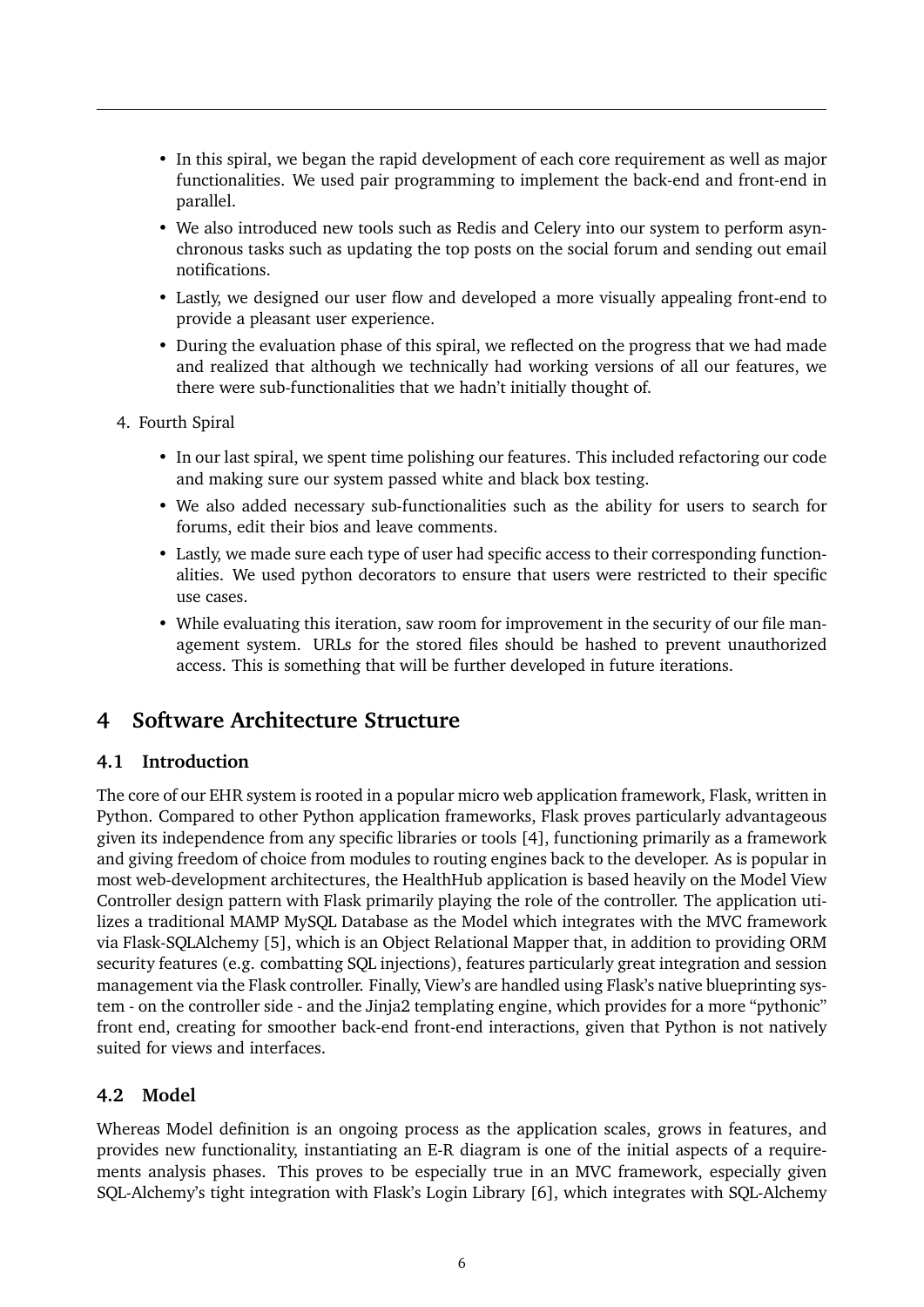defined models to pass a user instance along with a user session, as an efficient and effective way to pass user contexts across views. The system also extends to permissions.

Figure 3. E-R Diagram, details the Entity Relationship schematic that closely corresponds to our model definitions. Conceptually, the database model can be grouped into Users & Attributes, Forum, Task Queues, and Scheduling, which closely correspond to our major application functionalities.

The User table definition is particularly noteworthy as instances of the User class - wrapped in the current user instance - thanks to Flask's Login Library, are passed around with the application context and are an integral component of Flask's functionality. This capacity to function both as the database model and as an instance of the User class, allows the model to perform core functionality, from permission handling and storage, (i.e. through roles which are defined and checked using bitwise operators), to queuing user specific asynchronous tasks (e.g. sending confirmation emails or updating specific tables), to hashing passwords upon registration using the werkzeug security library [7]. Permission handling is made easier by the implementation of a decorator which call upon the user instance to check whether a user has a certain permission, or whether they have a specific role.

```
def permission_required(permission):
    def decorator(f):
        @wraps(f)def decorated_function(*args, **kwargs):
            if current_user.is_administrator():
                return f(*args, **kwargs)
            if (not current_user.can(permission)):
                abort(403)return f(*args, **kwargs)
        return decorated function
    return decorator
               Sample Code 1. Permission Decorator
```
#### **4.3 View**

In addition to Flask's integration with Jinja2's templating engine, an important consideration to the functioning of views in the HealthHub application are Flask Blueprints. Blueprints are Flask's way of factoring the application into function-specific packages, in the case of the HealthHub application, each having access to their own views and forms [8]. At the creation of an application context, blueprints are registered with the flask app, consisting of URL prefixes that specify routes/domains, further integrating the MVC framework. The HealthHub application consists of the following major blueprints:

- Auth : handles logging in and registering
- Forum : handles Forum related tasks (e.g. posting, profiles etc.)
- Health Check : handles Checkup related tasks
- Main : handles the landing page & initial routing
- PDF Viewer : handles viewing of documents
- Prescript : handles prescription management
- Profile : handles patient profile views and search
- Sched : handles scheduling of appointments
- Upload : handles uploading of files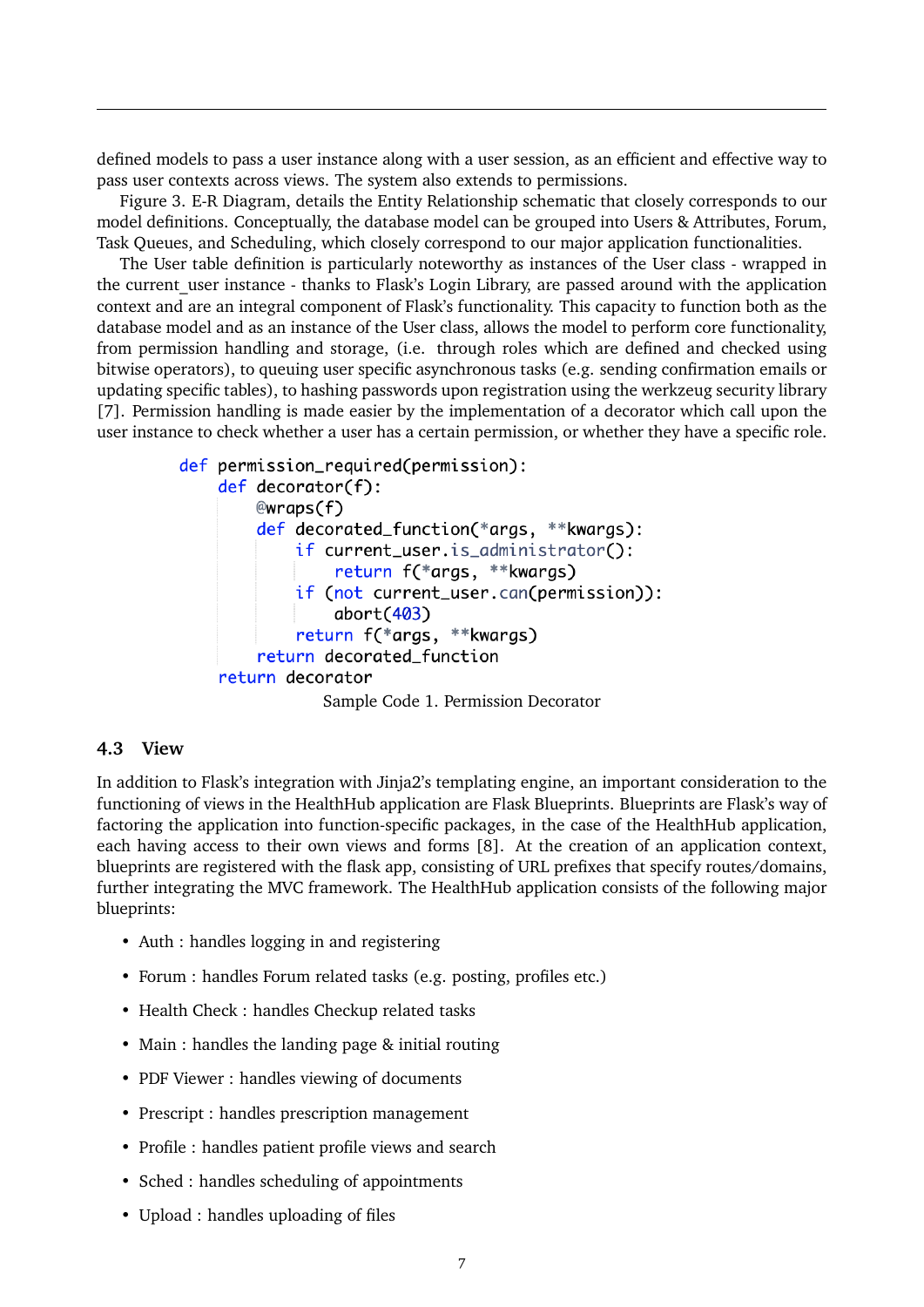As is evident from the naming convention, each blueprint functions as a separate "package" of functionality, which are also mapped to different aspects of the application, thus ensuring high levels of cohesion and low levels of coupling across the HealthHub application structure.

#### **4.4 Controller**

As previously mentioned, Flask's main function, apart from functionality generated via the integration with external packages, is that of the controller in the MVC framework. Flask stitches together the routing mentioned in the section on Views via it's blueprint engine and integrates it further with the database Model (e.g. SQL-Alchemy instances). As Flask is an instance based framework, each instance features its own configurations (e.g. development configurations etc.) which allows the application to feature multiple instances with different configurations, as is done for Health Hub's confirmation email functionality or redis/celery based asynchronous tasks (see Asynchronous Task Management).

From the perspective of the views, controllers make up the views.py files of each Flask Blueprint. For example, in the Forum blueprint, the view decorated with:

 $@form.route('profile', methods = ['GET", "POST"])$ 

Which renders the template:

return render template('forum/profile.html', posted posts = posted posts, [...] forum pro = forum\_pro)

is effectively the controller, the view being the rendered html file "forum/profile.html". The model is passed to the views through Jinja2, bringing together a simple but accurate example of the MVC framework governing the HealthHub Software Architecture.

#### **4.5 Testing**

In any realistic development setting, testing not only factors as a large portion of time spent over the development process, but also the budget. The HealthHub application features a suite of automated tests, both white and black-box, which cover a decent portion of the application's functionality. Whereas an agile methodology the likes of extreme programming demands significant continuous testing, especially in regards to regression tests, a more plan-driven methodology (or hybrid as we have adopted) can be more lenient.

In any case, Flask features a comprehensive set of test-suites from which to implement unit tests, and we take advantage of these, in the form of the unittest module [9] in addition to the classic blackbox testing tools offered by selenium. As the user model is core to the functioning of the application as a whole, we pay particular attention to creating a comprehensive suite to test user registrations, logins, roles and permissions, as well as other user functionality.

Our selenium test cases cover major application use cases, such as posting to a forum, scheduling an appointment, searching for a patient, or assigning new prescriptions. This ensures that, via forms or clicks, we have automated regression tests that are run after each new iteration and ensure that our application is working as it was prior to changes. Coverage reports are available via the coverage module [10] and all unit-tests and black-box selenium test files beginning with "test" are run automatically via the shell application context.

#### **4.6 Front End**

1. HTML/CSS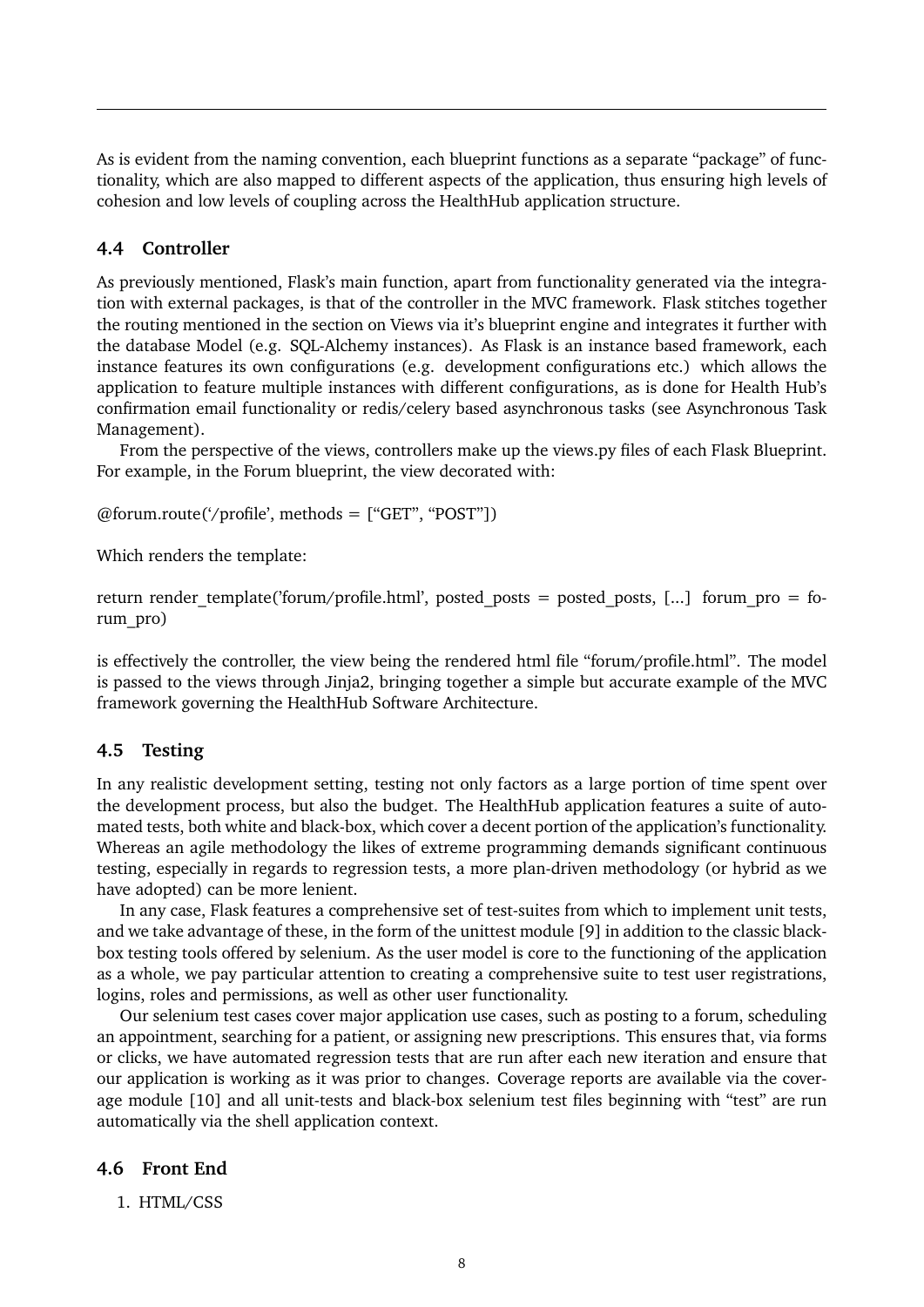- Our front-end is built primarily in HTML and CSS, using Javascript only when strictly necessary. We use Jinjia to pass data from our queries to the front end. In many cases, this helps us avoid having to use Javascript since our team has limited experience with this language.
- 2. Flask-Bootstrap
	- Flask-Bootstrap helps us avoid copying code by creating inheritable blocks which can be passed to new pages using Jinjia. As we move down the user-flow, sub-pages extend parent or "base" templates. These include common widgets such as the side navigation bar present in every page of our website (with the exception of login and registration). This adds to the modularity of our program, reducing tight-coupling of our front end. When we want to edit the navigation bar for example, we don't have to go through each sub-page and paste the new code, instead the base is automatically inherited.
- 3. WTForms
	- Flask also provides us with WTForms, a package which allows us to quickly integrate the back-end structure of our forms with the front-end. We use Jinjia to instantiate WTForms objects, which automatically generate fields for user input. The package also allows us to stylize each field with our custom classes.
- 4. CSS Grid
	- To lay out each page we use CSS Grid, which allows us to create grid containers for our HTML objects. This helps us specify the location of each item on the screen and properly use our screen real estate. It also provides scalability to our users, with each page adapting to the screen size and dimensions of their device.
- 5. JavaScript
	- The primary function of JavaScript in our front end is for the search bar. We designed an auto-complete search bar which removes the need for a search result page. The program begins searching once two or more characters are typed and the user simply selects an option from the drop-down menu.

#### **4.7 Factoring and Refactoring**

Factoring is a core concept related to Flask's blueprint engine, and allows us to ensure that, at least on the level of modules or views, there is very little coupling, and large amounts of cohesion. Thus refactoring is only particularly necessary in the scope of a module, which we had periodically done, as in the case of the Forum, where specific, repeatable calls for subscription instantiation or post creation were modularized as functions and callable within the context of the blueprint. This helped to strengthen the cohesion of our Forum blueprint while mitigating function cyclomatic complexity. However, as can be noticed from a second look at the Forum blueprint, certain controllers/views will require refactoring in the future as a specific issue with the Flask.

## **5 Application Design: Component Breakdown**

#### **5.1 Forum View Controller Interaction**

In order for the functionality of the forum to make sense in the context of a UML-diagram, certain conceptual liberties were taken. As seen in Figure 1. Forum View Controller UML, Home appears as a single class while in reality it is a series of separate view controllers rendered across multiple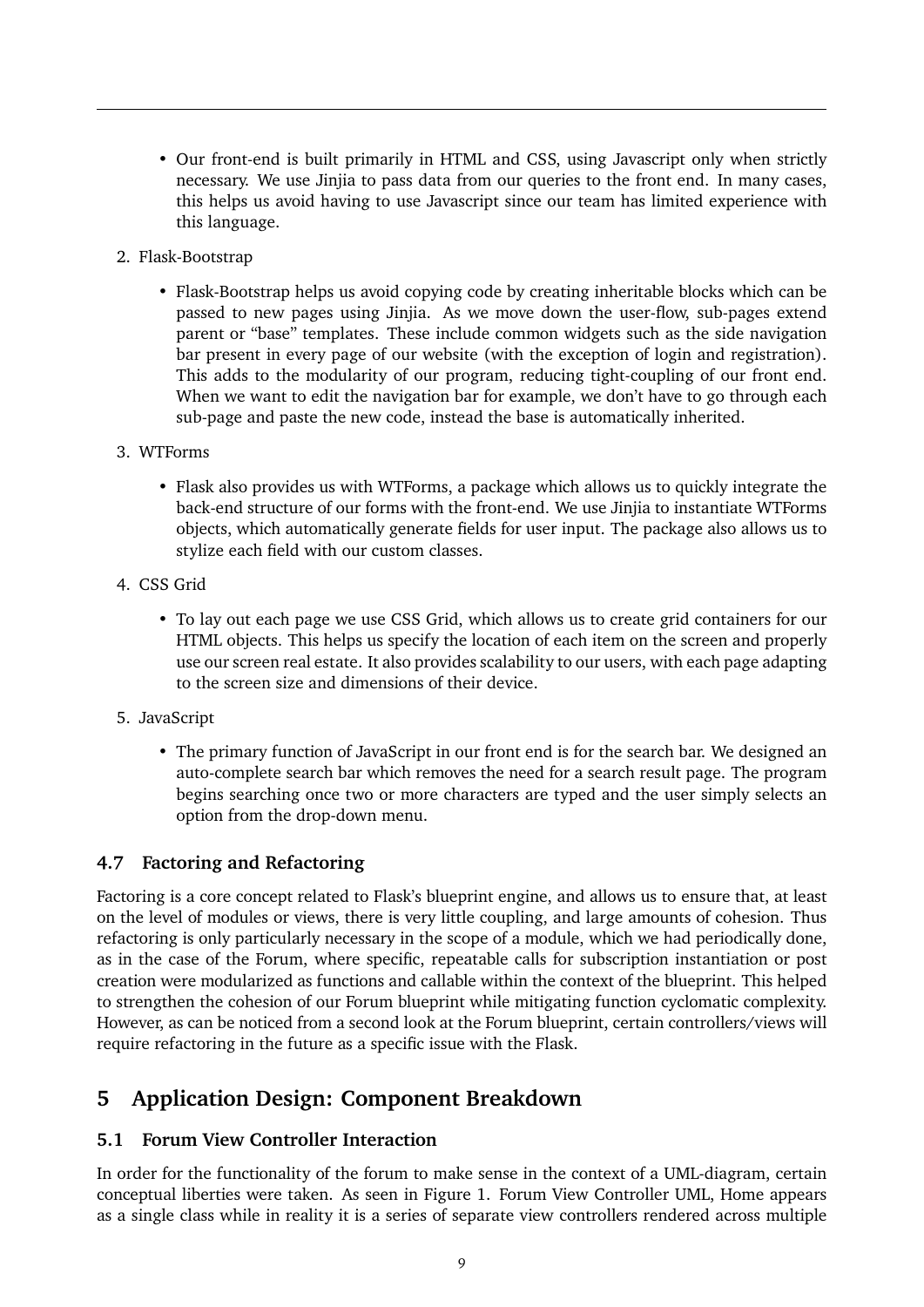templates. The autocomplete box at the top sends a get request to the database on a per character basis following the "@autocomplete" route. Upon a search selection a new template is rendered through the forum-page view. At each stage in the uml diagram when a method is called a post request is sent to database followed by current template reloading and updating (in the case of liking, commenting, and updating the bio) or a new template is rendered, like in the case of the creation of new forums. A similar UML-diagram based on the same assumptions is available for the Searchable Patient Profile, and can be viewed in Figure 2. Patient Profile UML.

#### **5.2 Asynchronous Task Management**

A core aspect of any application is the capacity to handle asynchronous tasks. An application shouldn't hang for a User because an email is being generated, file is being downloaded, or, in the context of regular use, a table query is being executed each time a user accesses a view, rather than on a regular update schedule. The HealthHub application thus integrates redis[11] as a message broker along with rqworkers for asynchronous task execution as well as celery[12] for asynchronous taskscheduling, specifically in the context of user notifications.

An integral component of HealthHub's user functionality comes from the application's capacity to send reminders to users on the basis of their prescription schedules. A celery-beat schedule is initiated in the config file detailing the name of the celery task function and it's schedule (e.g. every 10 minutes), which allows the application to asynchronously run background tasks such as sending email notifications to remind patients to take their prescriptions. A sample task is illustrated below:

```
@celery.task(name = "demo_task_name")
def queue_reminders():
    if datetime.now().hour > 7 and datetime.now().hour < 23: #
        datetime.now().hour > 7 and
        notify = \text{Prescription}.query.filter((Prescription.notify ==True) & (Prescription.active == True)).all()
        for prescript in notify:
            if prescript.last_notified < datetime.now() -
                relativedelta(hours = prescript.time):user = User.query.filter(User.user_id == prescript.patient_id).first()
                current_app.task_queue.enqueue('app.tasks.' +
                    "send_reminders", None, prescript, user)
                      Sample Code 2. Celery Task Demo
```
### **6 Reflections and Lessons Learned**

Throughout this project, we got a better idea of the skills necessary to perform well in a professional enviornment. A key takeaway is the importance of proper time management and division of workload. Towards the end of our project we became better at managing our schedules. Hosting meetings to communicate the availability of each team mate provided the predictability needed to develop our program within our intended time-frame. We also focused on capitalizing on the skills of each team member. Assigning the right roles to the right people allowed us to complete each task much more efficiently.

We also learned how each component of a full-stack program is connected to provide the end product. While each person specialized towards a back-end or front-end role, pair programming made exposed each member to several interconnected aspects of Flask, a framework that was new to all of us.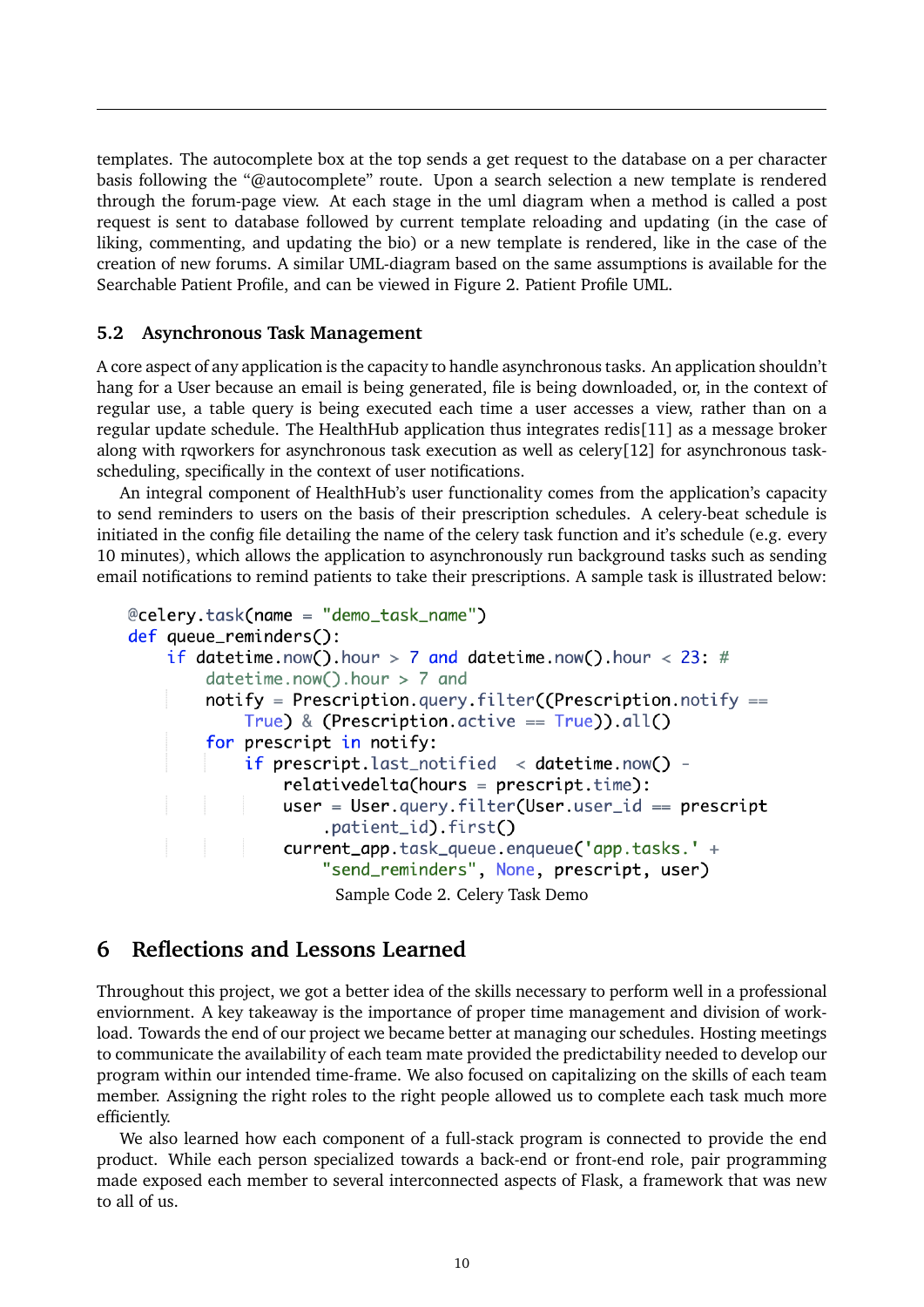Ultimately this project helped us learn the difference between a software engineer and a coder. Every member of our group has been a coder for several years, but for some of us, this was our first experience developing a full-stack program.

A good coder implements algorithms efficiently, writes legible code, and understands the syntax of several programming languages. A good software engineer on the other hand, knows how to plan the development of a program, find the right resources for each task, communicate effectively with his or her team mates, and collaborate with a broader vision of how the code provides value to its users.

## **7 Figures**



Figure 1. Forum View Controller UML



Figure 2. Patient Profile UML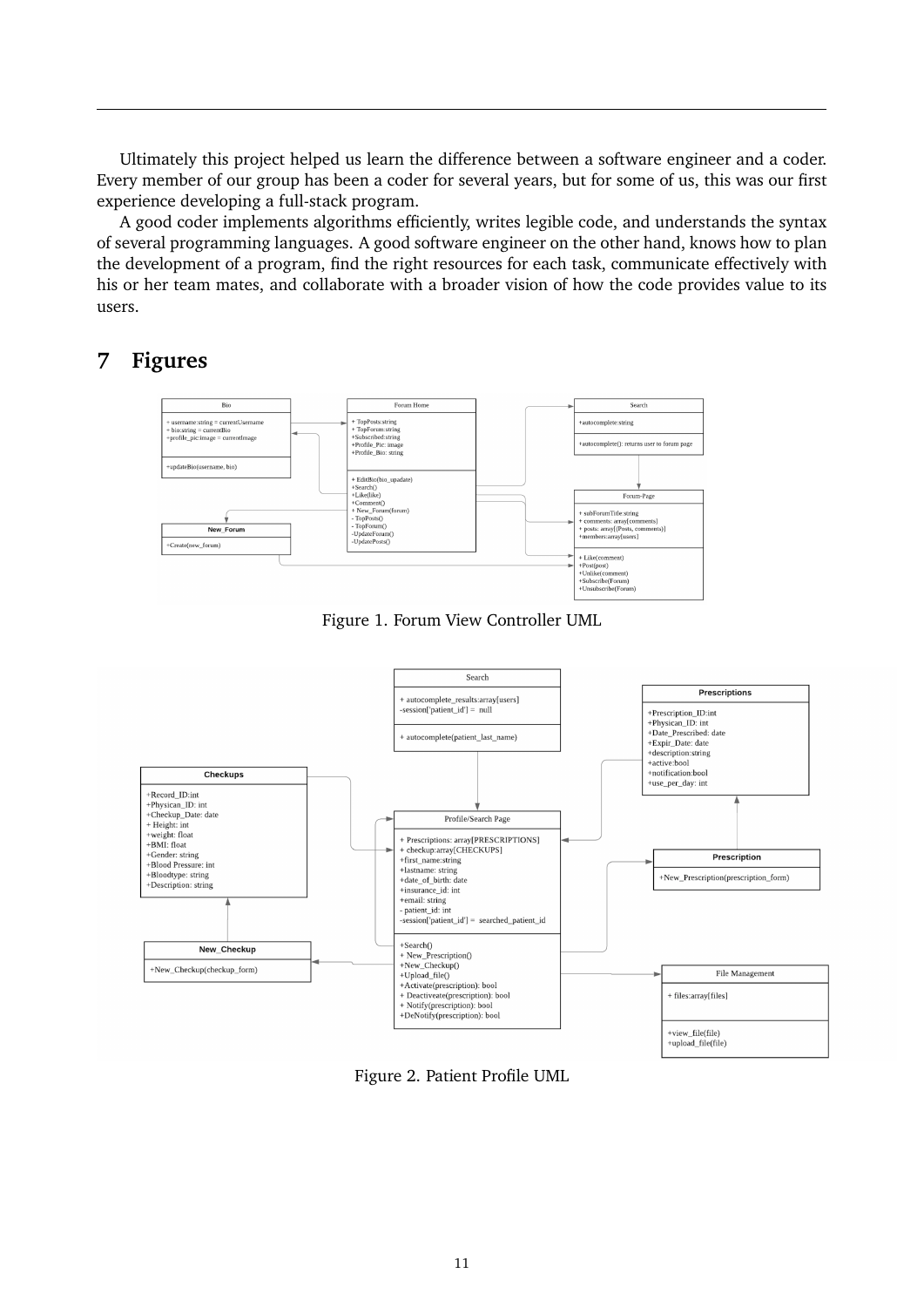

Figure 3. E-R Diagram